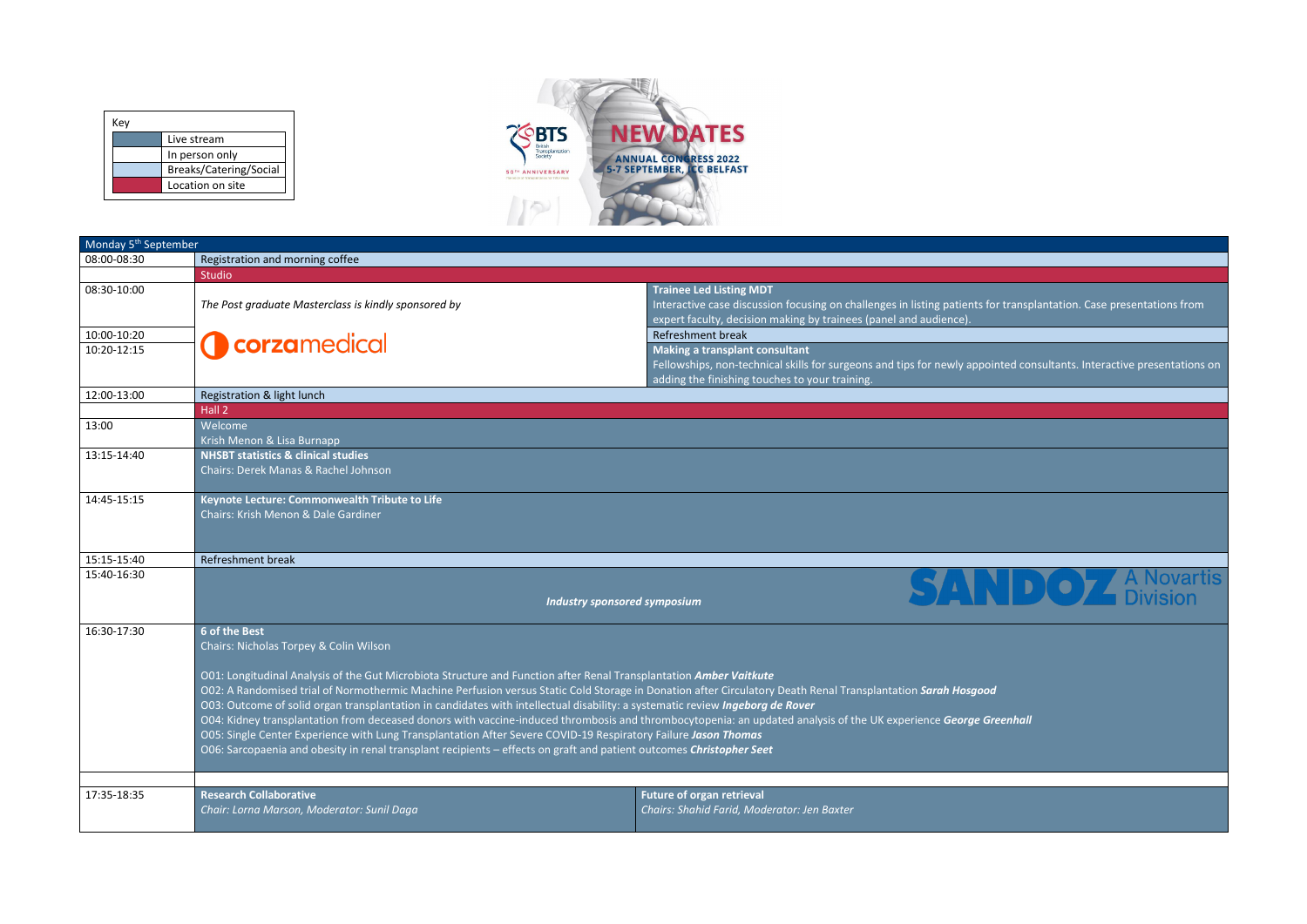|             | Research disruption: how can we learn from the pandemic? Professor Philippa<br>Saunders<br>A Road Less Travelled: Personalised Immunosuppression in Organ Transplantation<br><b>Andrew Fisher</b><br>What matters most to patients in transplant research: obstacles and opportunities<br>Karen Rockell<br>Cutting red tape survey Maithili Mehta | The Current status? and Future of NORS in the UK<br><b>Ian Currie</b><br><b>Research and Innovation in Organ Retrieval</b><br><b>Gavin Pettigrew</b><br>Training in Organ Retrieval: Trainees and Allied Professionals<br>Julie Jeffrey<br><b>Panel discussion</b> |
|-------------|---------------------------------------------------------------------------------------------------------------------------------------------------------------------------------------------------------------------------------------------------------------------------------------------------------------------------------------------------|--------------------------------------------------------------------------------------------------------------------------------------------------------------------------------------------------------------------------------------------------------------------|
| 18:40-20:00 | Moderated poster session & welcome reception                                                                                                                                                                                                                                                                                                      | Jen Baxter, Shahid Farid, Julie Jeffery, Richard Quigley                                                                                                                                                                                                           |

**This house believes that organ allocation should redirected locally to minimise the carbon footherminal of transplantation"** *For: Brendan Clarke Against: John O'Callaghan*

| Tuesday 6 <sup>th</sup> September |                                                                                                                                                                                                                                                                                                                                                                                                                                                                                                                                                                                                                 |                                                                                                                                                        |                                                                                                                                                                                                                                                                                                                                           |  |  |
|-----------------------------------|-----------------------------------------------------------------------------------------------------------------------------------------------------------------------------------------------------------------------------------------------------------------------------------------------------------------------------------------------------------------------------------------------------------------------------------------------------------------------------------------------------------------------------------------------------------------------------------------------------------------|--------------------------------------------------------------------------------------------------------------------------------------------------------|-------------------------------------------------------------------------------------------------------------------------------------------------------------------------------------------------------------------------------------------------------------------------------------------------------------------------------------------|--|--|
|                                   | Hall <sub>2</sub>                                                                                                                                                                                                                                                                                                                                                                                                                                                                                                                                                                                               |                                                                                                                                                        |                                                                                                                                                                                                                                                                                                                                           |  |  |
| 07:30-08:15                       | <b>MDT Plenary</b><br>It's not all about COVID<br>Decision-making in organ donation and transplantation. Interactive session featuring case-based presentations from experts in the field and trainee and multi-disciplinary panel.                                                                                                                                                                                                                                                                                                                                                                             |                                                                                                                                                        |                                                                                                                                                                                                                                                                                                                                           |  |  |
|                                   | <b>Chair: Nicholas Torpey</b>                                                                                                                                                                                                                                                                                                                                                                                                                                                                                                                                                                                   | <b>Case Presentations:</b><br>Multi-organ offering and organ utilisation in the context of COVID-19- what would you do? Marius Berman & Thamara Perera |                                                                                                                                                                                                                                                                                                                                           |  |  |
|                                   | <b>Chair: Frank Dor</b><br>Insulin dependent diabetes and end stage kidney disease: how do you choose the transplant of choice? Isabel Quiroga                                                                                                                                                                                                                                                                                                                                                                                                                                                                  |                                                                                                                                                        |                                                                                                                                                                                                                                                                                                                                           |  |  |
|                                   | Panel: Stephen Bond, Sadie von Joel, Charlotte Brown, Rachel Thomas, Ramyangshu Chakraborty                                                                                                                                                                                                                                                                                                                                                                                                                                                                                                                     |                                                                                                                                                        |                                                                                                                                                                                                                                                                                                                                           |  |  |
| 08:15                             | Refreshment/Coffee break                                                                                                                                                                                                                                                                                                                                                                                                                                                                                                                                                                                        |                                                                                                                                                        |                                                                                                                                                                                                                                                                                                                                           |  |  |
|                                   | Hall <sub>2</sub>                                                                                                                                                                                                                                                                                                                                                                                                                                                                                                                                                                                               | Studio                                                                                                                                                 | Hall 1 D                                                                                                                                                                                                                                                                                                                                  |  |  |
| 08:30-10:30                       | Educational Symposia<br>The UK Organ Donation and Transplantation Strategy: Time to Start Dating<br>Chairs: Derek Manas & Deirdre Kelly<br><b>Organ Donation: Past, Present and Future</b><br><b>Dale Gardiner</b><br><b>Transplantation Perspective: Looking Ahead</b><br>• Making the most of deceased donor transplantation - Chris<br>Callaghan<br>Making the most of living donor transplantation $-Lisa$ Burnapp<br>$\bullet$<br>Making it happen (focus on Organ Utilisation Group activities) -<br><b>Krish Menon</b><br><b>Better Together: Panel discussion</b><br>Chairs: Lisa Burnapp & Krish Menon | <b>Educational Symposia</b><br>Virtual Monitoring, Long term follow up & patient perspective<br>Chairs: Bimbi Fernando & Varuna Aluvihare              | <b>Educational Symposium:</b><br><b>Transplantation and the Gr</b><br>Chairs: Colin Wilson and M<br><b>Introduction</b><br><b>Transplantation and the G</b><br><b>Emily Thompson</b><br><b>DEBATE "This house believ</b><br>should be redirected local<br>footprint of transplantatio<br>For: Brendan Clarke<br>Against: John O'Callaghan |  |  |
| 10:30-11:10                       | Derek Manas, Stephen Powis, Deirdre Kelly, Hiliaria Asumu, Clive Kay<br><b>Refreshment break</b>                                                                                                                                                                                                                                                                                                                                                                                                                                                                                                                |                                                                                                                                                        |                                                                                                                                                                                                                                                                                                                                           |  |  |
| 11:10-12:00                       | <b>Industry sponsored symposium</b>                                                                                                                                                                                                                                                                                                                                                                                                                                                                                                                                                                             |                                                                                                                                                        |                                                                                                                                                                                                                                                                                                                                           |  |  |
|                                   | <b>Hansa Biopharma</b>                                                                                                                                                                                                                                                                                                                                                                                                                                                                                                                                                                                          | B   O P H A R M                                                                                                                                        |                                                                                                                                                                                                                                                                                                                                           |  |  |

nal Symposium: ntation and the Green Economy Colin Wilson and Matt Wellberry Smith

**Transplantation and the Green Economy**  *Emily Thompson*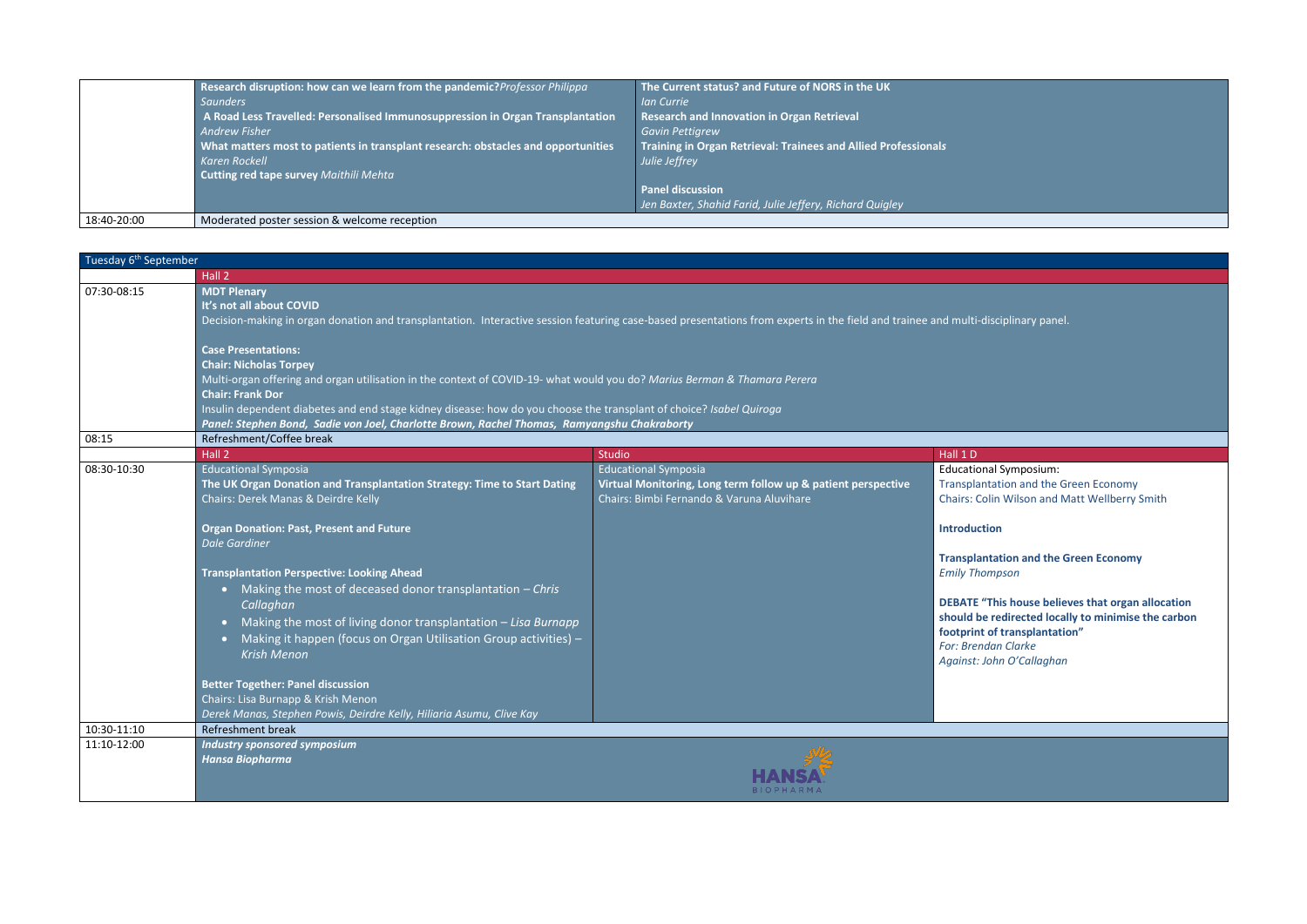| 12:00-13:15 | <b>Best practice liver</b>                                                                                                                                                                                                                                                                                                         | <b>Best Practice kidney/pancreas</b>                                                         | <b>Best praction</b>                                                               |
|-------------|------------------------------------------------------------------------------------------------------------------------------------------------------------------------------------------------------------------------------------------------------------------------------------------------------------------------------------|----------------------------------------------------------------------------------------------|------------------------------------------------------------------------------------|
|             | Chairs: Subash Gupta & Anya Adair                                                                                                                                                                                                                                                                                                  | <b>Chairs: Adnan Sharif &amp; Sandeep Guleria</b>                                            | Chairs: Jas I                                                                      |
|             | <b>Novel Approaches to Live Donation (robotic hepatectomy)</b>                                                                                                                                                                                                                                                                     |                                                                                              |                                                                                    |
|             | <b>Prof</b> Sudhindran                                                                                                                                                                                                                                                                                                             | Myeloma, monoclonal gammopathy of renal significance,                                        | Assembling                                                                         |
|             |                                                                                                                                                                                                                                                                                                                                    | and kidney transplantation                                                                   |                                                                                    |
|             | Adult Live Donor Liver Transplantation: Where have we come from, where                                                                                                                                                                                                                                                             | <b>Paul Cockwell</b>                                                                         | Is there rea                                                                       |
|             | are we going -                                                                                                                                                                                                                                                                                                                     |                                                                                              | characteris                                                                        |
|             | Raj Prasad & Nigel Heaton                                                                                                                                                                                                                                                                                                          |                                                                                              | donor? Pea                                                                         |
|             | Panel Discussion: John Isaac, Kirsty Saville, Aileen Marshall, Prof Sudhindran                                                                                                                                                                                                                                                     | Pancreas transplantation and type 2 diabetes                                                 |                                                                                    |
|             |                                                                                                                                                                                                                                                                                                                                    | Jon Odorico                                                                                  | The changi                                                                         |
|             | <b>Chair: Aileen Marshall</b>                                                                                                                                                                                                                                                                                                      |                                                                                              | specialist ir                                                                      |
|             | Hurdles for progress in the UK and Tips from ISOT: If I knew then what I                                                                                                                                                                                                                                                           | Urology training and kidney transplantation                                                  |                                                                                    |
|             | know now                                                                                                                                                                                                                                                                                                                           | <b>Fiona McCaig</b>                                                                          | Is there a ti                                                                      |
|             | <b>Peter Hayes</b>                                                                                                                                                                                                                                                                                                                 |                                                                                              | <b>DPP? How</b>                                                                    |
|             |                                                                                                                                                                                                                                                                                                                                    |                                                                                              |                                                                                    |
|             | Chairs: Varuna Aluvihare & Arvinder Soin                                                                                                                                                                                                                                                                                           |                                                                                              |                                                                                    |
|             | <b>Keynote: Lessons across Time and Continents</b>                                                                                                                                                                                                                                                                                 |                                                                                              |                                                                                    |
|             | Mohammed Rela                                                                                                                                                                                                                                                                                                                      |                                                                                              |                                                                                    |
|             |                                                                                                                                                                                                                                                                                                                                    |                                                                                              |                                                                                    |
|             |                                                                                                                                                                                                                                                                                                                                    |                                                                                              |                                                                                    |
| 13:15-14:00 | Lunch                                                                                                                                                                                                                                                                                                                              |                                                                                              |                                                                                    |
|             | Hall 2                                                                                                                                                                                                                                                                                                                             | Studio                                                                                       | Hall 1D                                                                            |
| 14:00-16:00 | Medawar medal presentations                                                                                                                                                                                                                                                                                                        |                                                                                              |                                                                                    |
|             | Chairs: Lisa Burnapp & Krish Menon                                                                                                                                                                                                                                                                                                 |                                                                                              |                                                                                    |
|             | M3: Normothermic machine perfusion of the liver supports protein translation and mitochondrial function while reducing protein degradation and metabolic imb<br>M4: Multi-centre UK analysis after Simultaneous Pancreas and Kidney Transplant in Recipients with Type 2 Diabetes Mellitus. Ruth Owen                              |                                                                                              |                                                                                    |
|             | M5: Image-analysis algorithm to determine quality of cold perfusion in kidney transplantation Samuel Tingle<br>M6: How sick do you need to be to receive a liver transplant? Antony Attia<br>M7: Direct alloantibody affinity profiling in patient sera to improve immunological risk assessment in transplantation Ashley Priddey |                                                                                              |                                                                                    |
| 16:00-16:20 | M8: Outcomes of transplants in kidneys with multiple arteries Christopher Seet                                                                                                                                                                                                                                                     |                                                                                              |                                                                                    |
|             | <b>Break</b>                                                                                                                                                                                                                                                                                                                       |                                                                                              |                                                                                    |
|             | <b>Clinical Orals</b>                                                                                                                                                                                                                                                                                                              | <b>Calne Williams Medal Presentation</b>                                                     |                                                                                    |
|             | Chairs: Gareth Jones & David van Dellen                                                                                                                                                                                                                                                                                            | <b>Chairs: Steve White &amp; Miriam Cortes</b>                                               |                                                                                    |
|             |                                                                                                                                                                                                                                                                                                                                    |                                                                                              |                                                                                    |
|             | O07: Diabetes-Associated HLA Donor Genotypes and pancreas transplant                                                                                                                                                                                                                                                               | CW1: Assessment of deceased brain dead donor liver grafts via                                |                                                                                    |
|             | outcomes Ruth Owen                                                                                                                                                                                                                                                                                                                 | normothermic machine perfusion: Lactate clearance time                                       |                                                                                    |
|             |                                                                                                                                                                                                                                                                                                                                    | threshold can be safely extended to six hours. Angus Hann                                    |                                                                                    |
|             | O09: Outcomes of mechanical circulatory support for severe primary graft<br>dysfunction after DBD versus DCD heart transplantation Mohammed Osman                                                                                                                                                                                  | CW2: Donor outcomes in 108 living donor liver transplantations:                              |                                                                                    |
|             | O10: A novel image analysis pipeline for automated assessment of renal pre-                                                                                                                                                                                                                                                        | Can good outcomes be sustainable at a low-volume Western                                     |                                                                                    |
|             |                                                                                                                                                                                                                                                                                                                                    | centre? Abdul Rahman Hakeem                                                                  |                                                                                    |
|             | implantation biopsies John Ayorinde                                                                                                                                                                                                                                                                                                |                                                                                              |                                                                                    |
|             | O11: Benchmarking liver transplantation outcomes from normothermic                                                                                                                                                                                                                                                                 | CW3: Normothermic Machine Perfusion (NMP) improves access to                                 |                                                                                    |
|             | regional perfusion Rohit Gaurav                                                                                                                                                                                                                                                                                                    | transplantation for late liver re-transplant candidates Dimitri                              |                                                                                    |
|             | O12: Direct procurement of cardiothoracic organs along with abdominal                                                                                                                                                                                                                                                              | <b>Sneiders</b>                                                                              |                                                                                    |
|             | normothermic regional perfusion (aNRP) from controlled DCD donors - a<br>success story Mubassher Husain                                                                                                                                                                                                                            | CW4: Outcomes of Extended Right Lobe Graft Liver<br>Transplantation in the UK Jennifer Logue | <b>Science Ses</b><br>Chairs: Reza<br>Nanotechn<br><b>Using NMP</b><br>organs $-M$ |

**Beart/lung** Parmar & Steven Large **Assembling a national DCD programme** *Marius Berman* **Is there really a difference in the relative numbers and characteristics between the US and UK heart-lung donor?** *Pedro Catarino* **The changing job description of the nurse with a specialist interest in transplantation** *Jen Baxter* Irue difference in the outcomes of *ta*NRP and **can we be sure?** Simon Messer  $\alpha$ alance: a proteomics study *Letizia Lo Faro* ssion

a Motallebzadeh & Ellie Asgari

If for ex-vivo/pre-transplant manipulation of organs – *Mike Nicholson* 

Nanotechnology in transplantation – *Reza Abdi*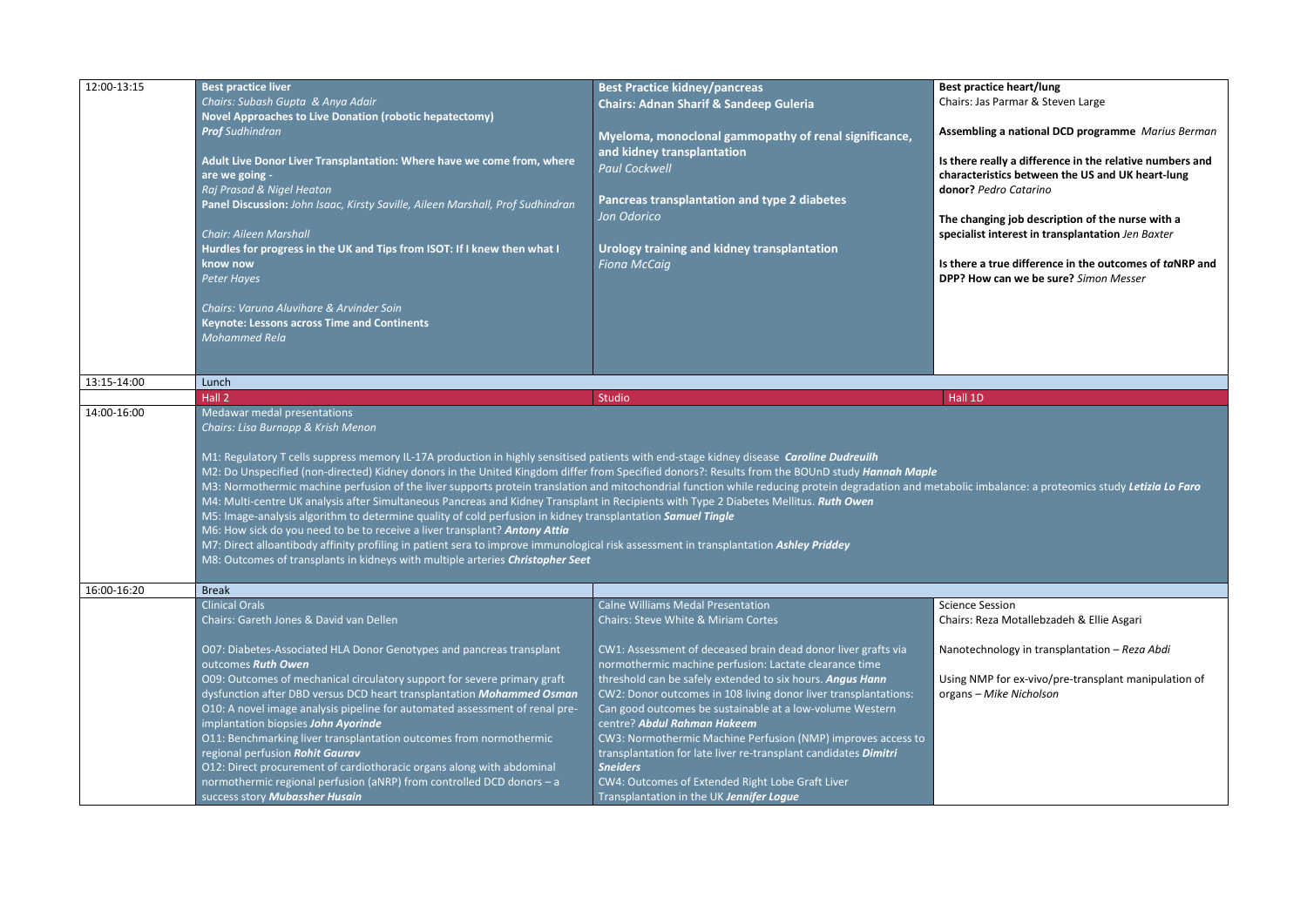|                 | OO8: One hundred normothermic machine perfused DBD livers grafts with<br>intention to transplant: Donor risk scores do not predict transplantable grafts<br><b>Angus Hann</b> | CW5: Prolonged Time to Death in Donation after Circulatory Arrest<br>Donors Undergoing Normothermic Regional Perfusion (NRP) and<br>Liver Transplantation- Is It Safe To Wait? Andrew Butler<br>CW6: Sequential ex situ normothermic machine perfusion as<br>salvage for liver grafts with in situ normothermic regional<br>perfusion Rohit Gaurav |  |
|-----------------|-------------------------------------------------------------------------------------------------------------------------------------------------------------------------------|----------------------------------------------------------------------------------------------------------------------------------------------------------------------------------------------------------------------------------------------------------------------------------------------------------------------------------------------------|--|
| 17:20-18:45     | BTS 50 <sup>th</sup> anniversary celebrations                                                                                                                                 |                                                                                                                                                                                                                                                                                                                                                    |  |
| 20:00 for 20:15 | Lisa Burnapp, BTS President<br>Gala dinner                                                                                                                                    |                                                                                                                                                                                                                                                                                                                                                    |  |

**Confirmed Dragons:** arif

. In keeping with the four pillars of the Chapter er to inspire you, help you to connect with

| Wednesday 7 <sup>th</sup> September |                                                                                                                                                                        |                                                                                                        |                                          |  |
|-------------------------------------|------------------------------------------------------------------------------------------------------------------------------------------------------------------------|--------------------------------------------------------------------------------------------------------|------------------------------------------|--|
| 08:30                               | Registration and morning coffee                                                                                                                                        |                                                                                                        |                                          |  |
|                                     | Hall 2                                                                                                                                                                 | <b>Studio</b>                                                                                          | Hall 1D                                  |  |
| 09:00-10:30                         | <b>Science orals</b>                                                                                                                                                   | <b>Ethics symposium</b>                                                                                | Dragon's Den - Trai                      |  |
|                                     | <b>Chairs: Michelle Willicombe &amp; Gavin Pettigrew</b>                                                                                                               | <b>Chairs: Refik Gokmen &amp; Kiran Sran</b>                                                           | transplantation                          |  |
|                                     |                                                                                                                                                                        |                                                                                                        | <b>Chair: Tom Nieto</b>                  |  |
|                                     | O13: The effects of free haem on perfusion parameters and the activation of innate                                                                                     | Transplantation in patients who lack capacity                                                          |                                          |  |
|                                     | immune system in human kidneys during ex vivo normothermic machine perfusion                                                                                           | David Game & Rishi Pruthi                                                                              | The presenters of th                     |  |
|                                     | <b>Tegwen Elliott</b>                                                                                                                                                  |                                                                                                        | will enter the Den a                     |  |
|                                     | O14: Signalling through PAR-1 and PAR-2 differentially determines the sensitivity of                                                                                   |                                                                                                        |                                          |  |
|                                     | murine myeloid cells to interferon-y Hannah Wilkinson<br>O15: Can the Membrane Attack Complex be targeted in treating Kidney Ischaemia                                 | O20: Comparative Surveys Of Attitudes Towards Organ<br>Donation & Opt-Out in The Jewish Community Marc | <b>Confirmed Dragons</b><br>Adnan Sharif |  |
|                                     | Reperfusion Injury Usman Khalid                                                                                                                                        | <b>Wittenberg and Eddie Hammerman</b>                                                                  | Sian Griffin                             |  |
|                                     | O16: Reduced CD45RA-CCR7- Tregs subtypes in highly sensitised patients associates                                                                                      | O21: Honouring donation decisions in the face of strong                                                |                                          |  |
|                                     | with a failure to regulate memory IFNy production in response to donor alloantigens                                                                                    | opposition Phil Walton                                                                                 |                                          |  |
|                                     | <b>Caroline Dudreuilh</b>                                                                                                                                              |                                                                                                        |                                          |  |
|                                     | O17: Investigation into the effect of Alpha-1 antitrypsin delivered via different                                                                                      |                                                                                                        |                                          |  |
|                                     | preservation methods on ischemia-reperfusion injury in pig kidneys Azita Mellati                                                                                       |                                                                                                        |                                          |  |
|                                     | O19: Role of cytosolic phospholipase A2 in acute human kidney injury and inflammation                                                                                  |                                                                                                        |                                          |  |
|                                     | <b>Evans Asowata</b>                                                                                                                                                   |                                                                                                        |                                          |  |
| 10:30-11:30                         | <b>Free Communications</b>                                                                                                                                             |                                                                                                        |                                          |  |
|                                     | Chairs: Nicos Kessaris & Caroline Wroe                                                                                                                                 |                                                                                                        |                                          |  |
|                                     | O22: Metabolic outcomes after pancreas transplant alone from donation after circulatory death donors-The UK registry analysis Jeevan Prakash Gopal                     |                                                                                                        |                                          |  |
|                                     | O23: Artificial intelligence in photography of normothermic machine perfusion of livers Ali El-Rhalibi                                                                 |                                                                                                        |                                          |  |
|                                     | O24: What are the psychosocial factors influencing access to kidney transplantation and transplant outcomes for children? A Systematic Literature Review Stephen Marks |                                                                                                        |                                          |  |
|                                     | O25: Prospective evaluation of health related quality of life, uncertainty and coping strategies in organ transplant recipients during the COVID pandemic. Angus Hann  |                                                                                                        |                                          |  |
|                                     | O26: Outcome of donation after circulatory death grafts in adult cholestatic liver disease recipients - A national cohort study Abdul Rahman Hakeem                    |                                                                                                        |                                          |  |
|                                     | O27: Delisting unacceptable HLA (UAA) specifically improves equality of access to renal transplant for disadvantaged ethnic groups Clare Collins                       |                                                                                                        |                                          |  |
| 11:30-12:00                         | Refreshment break                                                                                                                                                      |                                                                                                        |                                          |  |
| 12:00-13:00                         | <b>Chapter of Surgeons session</b>                                                                                                                                     | <b>Chapter of Nurses</b>                                                                               |                                          |  |
|                                     | <b>Moderator: Frank Dor, chair Chapter of Surgeons</b>                                                                                                                 | <b>Chairs: Jennifer Baxter &amp; Katie Morley</b>                                                      |                                          |  |
|                                     | Discussants: Karen Stevenson & Hussein Khambalia                                                                                                                       |                                                                                                        |                                          |  |
|                                     | Please come along to this interactive lunchtime session. In keepir                                                                                                     |                                                                                                        |                                          |  |
|                                     | of Nurses there will be representatives from the Chapter to inspi<br><b>Future Proofing Transplant Surgery</b>                                                         |                                                                                                        |                                          |  |
|                                     | Focus on ARCs (regional organ assessment and repair centres)                                                                                                           |                                                                                                        |                                          |  |